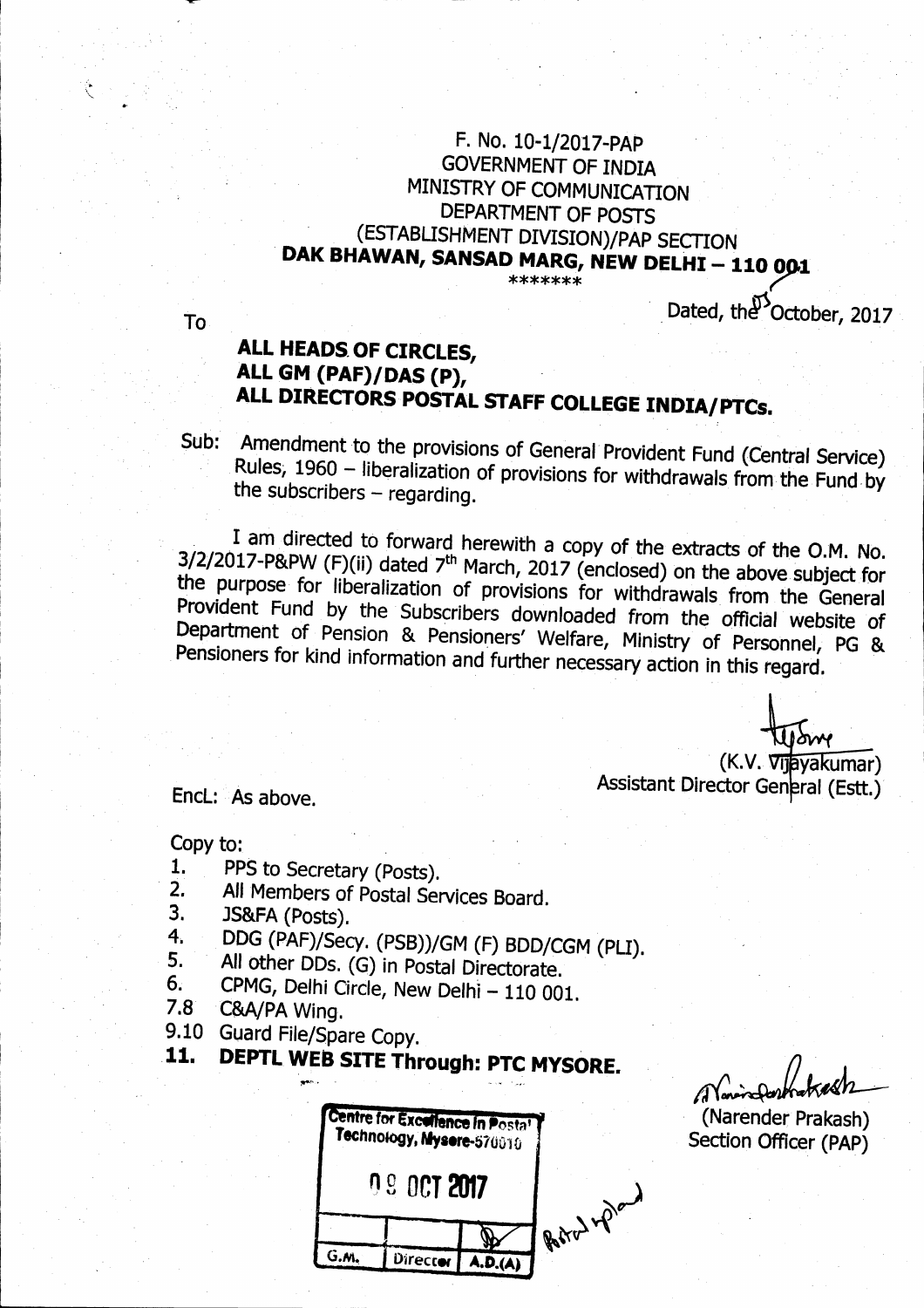### No 3/2/2017-P&PW (F)(II) Ministry of Personnel, PG & Pensions Department of Pension & Pensioners' Welfare Desk-F

## 3rd Floor, Lok Nayak Bhavan, Khan Market, New Delhi-110003 Dated the 7<sup>th</sup> March, 2017.

### **OFFICE MEMORANDUM**

Subject:

Amendment to the provisions of General Provident Fund (Central Service)Rules 1960- liberalization of provisions for withdrawals from the Fund by the subscribers - regarding.

The General Provident Fund (Central Service)Rules came into force in 1960 and Rule 15 of the said rules provide for withdrawals by the subscribers. Some amendments have been made from time to time to address the concerns raised by the subscribers. However, the provisions, largely remain restrictive. There is a felt need to liberalize provisions, raise limits and simplify the procedure.

The provisions in the rules have been reviewed and it has now been decided to  $\overline{2}$ . permit withdrawals from the fund by the subscriber for the following purposes:

- Education This will include primary, secondary and higher education, covering all  $\ddot{\theta}$ streams and institutions.
- Obligatory Expenses viz. betrothal, marriage, funerals, or other ceremonies of self or  $(ii)$ family members and dependants.
- $(iii)$ Illness of self, family members or dependants,
- $(iv)$ Purchase of consumer durables.

It has been decided to permit withdrawal of upto twelve months pay or three-fourth  $3.$ of the amount standing at credit, whichever is less. For illness, the withdrawal may be allowed upto 90% of the amount standing at credit of the subscriber. A subscriber may seek withdrawal after completion of ten years of service.

- Housing including building or acquiring a suitable house or a ready built flat  $(v)$ for his residence.
- Repayment of outstanding housing loan,  $(v)$
- Purchase of house site for building a house, (Wii)
- $(VIII)$ Constructing a house on a site acquired.
- Reconstructing or making additions on a house already acquired.  $(ix)$
- $(x)$ Renovating, additions or alterations of ancestral house,

A subscriber may be allowed to withdraw upto ninety percent of the amount  $4.$ standing at credit for the above purposes. It is also decided do away with the present instructions which lay down that subsequent to the sale of house for which GPF withdrawal has been availed, the amount withdrawn has to be deposited back. GPF withdrawal for housing purpose will no longer be linked with the limits prescribed under HBA rules. A subscriber may be permitted to avail the facility at any time during his service.